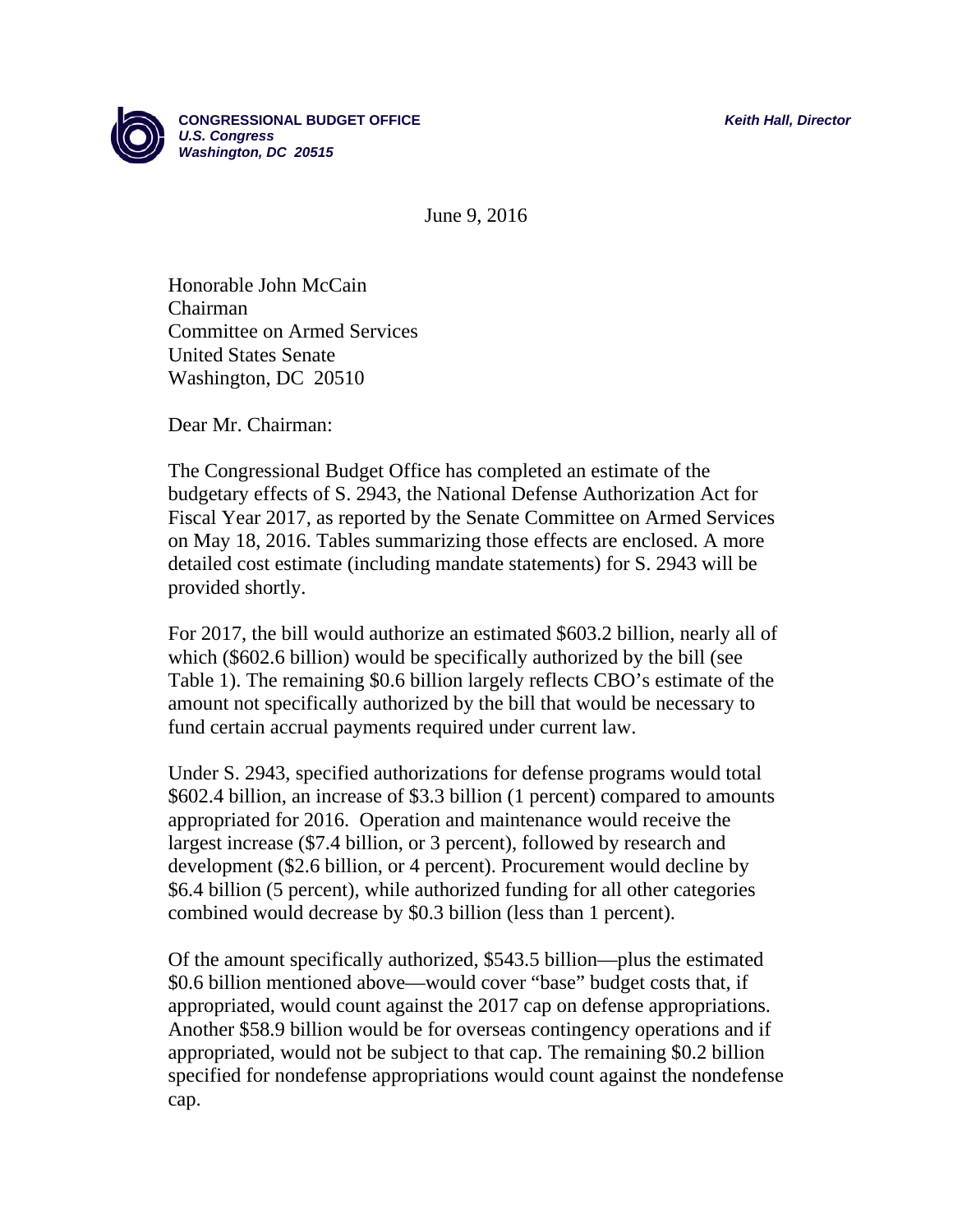Honorable John McCain Page 2

S. 2943 would reauthorize the use of share-in-savings contracts by certain agencies. It also would make several changes to military retirement and health care benefits and to the national defense stockpile, would extend the availability of unobligated balances in several accounts, would require women to register with the Selective Service, and would make other changes that would affect direct spending. CBO estimates that in total enacting those provisions would increase net direct spending by \$10.9 billion over the 2017-2026 period (see Table 2). In addition, a number of provisions would change direct spending by insignificant amounts over the 2017-2026 period.

The bill also would make numerous changes to the military justice system that CBO expects would increase the amount of fines and forfeitures of pay that are imposed at military courts-martial by less than \$500,000 over the next 10 years. Those fines are classified as revenues. Because enacting the bill would affect direct spending and revenues, pay-as-you-go procedures apply.

CBO estimates that enacting S. 2943 would increase net direct spending and on-budget deficits by more than \$5 billion in each of the four consecutive 10-year periods beginning in 2027.

If you wish further details on this estimate, we will be pleased to provide them. The CBO staff contact is David Newman.

Sincerely,

 $7167711$ 

 Keith Hall **Director** 

Attachment

cc: Honorable Jack Reed Ranking Member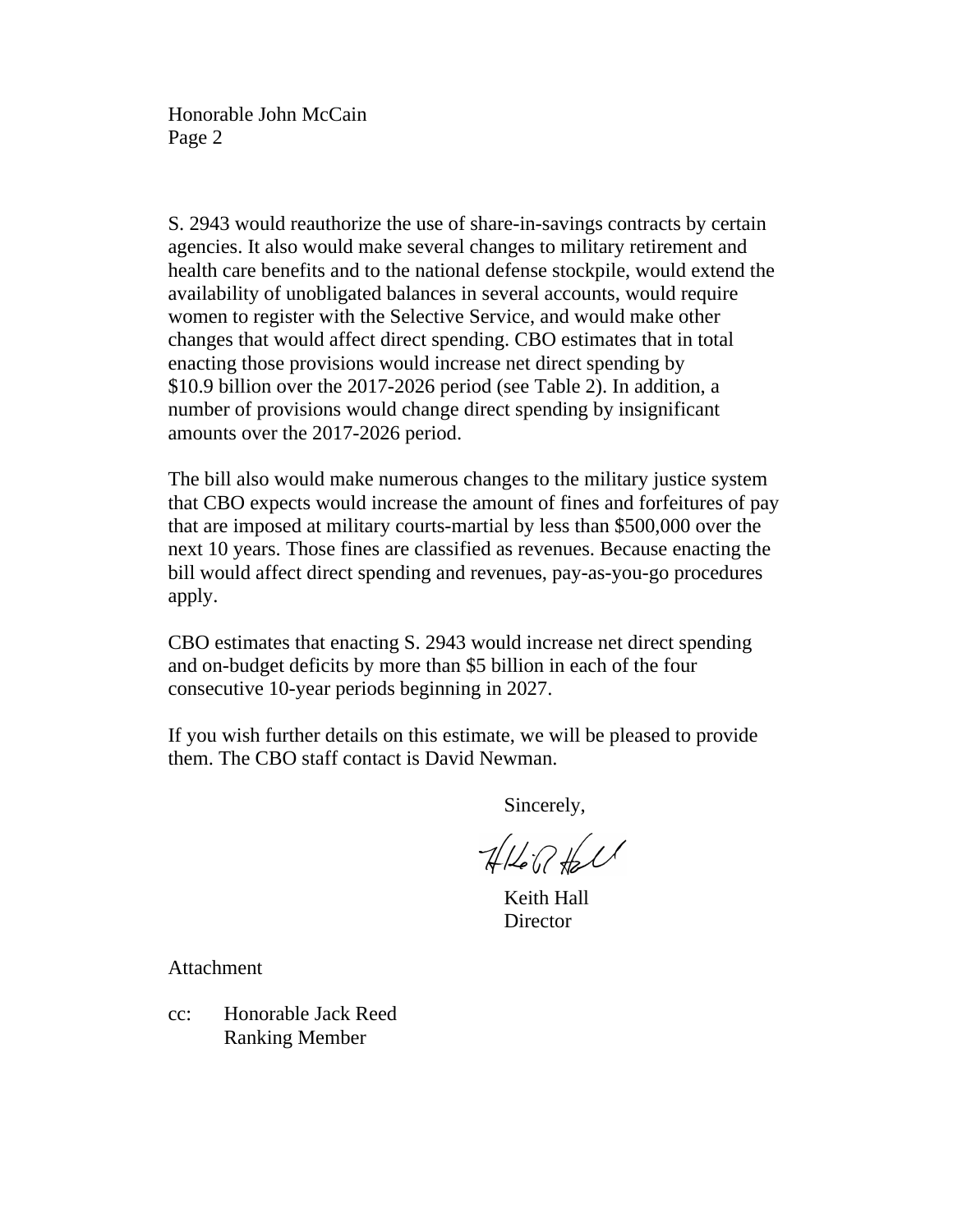$\mathcal{L}_{\mathcal{A}}$ 

|                                                                                                   | By Fiscal Year, in Millions of Dollars |                  |                  |                |                |               |  |  |  |
|---------------------------------------------------------------------------------------------------|----------------------------------------|------------------|------------------|----------------|----------------|---------------|--|--|--|
|                                                                                                   | 2017                                   | 2018             | 2019             | 2020           | 2021           | 2017-<br>2021 |  |  |  |
| <b>INCREASES IN SPENDING SUBJECT TO APPROPRIATION</b>                                             |                                        |                  |                  |                |                |               |  |  |  |
| Authorization Levels for Appropriations Subject to                                                |                                        |                  |                  |                |                |               |  |  |  |
| the BCA Caps<br>Defense (base budget):                                                            |                                        |                  |                  |                |                |               |  |  |  |
| Specified Authorizations for the Departments of                                                   |                                        |                  |                  |                |                |               |  |  |  |
| Defense and Energy <sup>a</sup>                                                                   |                                        |                  |                  |                |                |               |  |  |  |
| <b>Authorization Level</b>                                                                        | 543,491                                | 500              | $\boldsymbol{0}$ | $\Omega$       | $\mathbf{0}$   | 543,991       |  |  |  |
| <b>Estimated Outlays</b>                                                                          | 336,942                                | 119,245          | 43,887           | 20,226         | 9,008          | 529,308       |  |  |  |
| Estimated Authorization for Additional Accrual<br>Payments <sup>b</sup>                           |                                        |                  |                  |                |                |               |  |  |  |
| <b>Estimated Authorization Level</b>                                                              | 586                                    | $\boldsymbol{0}$ | $\mathbf{0}$     | $\mathbf{0}$   | 0              | 586           |  |  |  |
| <b>Estimated Outlays</b>                                                                          | 586                                    | $\theta$         | $\Omega$         | $\Omega$       | $\Omega$       | 586           |  |  |  |
| Estimated Authorization for the Selective<br>Service <sup>c</sup>                                 |                                        |                  |                  |                |                |               |  |  |  |
| <b>Estimated Authorization Level</b>                                                              | 2                                      | 4                | 5                | 7              | 7              | 25            |  |  |  |
| <b>Estimated Outlays</b>                                                                          | $\overline{\mathcal{L}}$               | $\overline{4}$   | $\overline{5}$   | $\overline{7}$ | $\overline{7}$ | 25            |  |  |  |
| Nondefense<br>Specified Authorizations for VA, the AFRH,<br>and the State Department <sup>d</sup> |                                        |                  |                  |                |                |               |  |  |  |
| <b>Authorization Level</b>                                                                        | 224                                    | 38               | 38               | 38             | 38             | 374           |  |  |  |
| <b>Estimated Outlays</b>                                                                          | 181                                    | 63               | 40               | 38             | 38             | 358           |  |  |  |
| <b>Estimated Authorizations for Various</b>                                                       |                                        |                  |                  |                |                |               |  |  |  |
| Departments and Agencies <sup>e</sup><br><b>Estimated Authorization Level</b>                     | $\boldsymbol{0}$                       |                  | $\mathbf{0}$     | $\overline{0}$ | $\mathbf{0}$   |               |  |  |  |
| <b>Estimated Outlays</b>                                                                          | $\Omega$                               | 8<br>8           | $\Omega$         | $\Omega$       | $\Omega$       | 8<br>8        |  |  |  |
|                                                                                                   |                                        |                  |                  |                |                |               |  |  |  |
| Subtotal                                                                                          |                                        |                  |                  |                |                |               |  |  |  |
| <b>Estimated Authorization Level</b>                                                              | 544,303                                | 550              | 43               | 45             | 45             | 544,984       |  |  |  |
| <b>Estimated Outlays</b>                                                                          | 337,711                                | 119,320          | 43,932           | 20,271         | 9,053          | 530,285       |  |  |  |
| Specified Authorizations for Overseas Contingency<br>Operations                                   |                                        |                  |                  |                |                |               |  |  |  |
| Authorization Level                                                                               | 58,891                                 | $\theta$         | $\overline{0}$   | $\theta$       | $\mathbf{0}$   | 58,891        |  |  |  |
| <b>Estimated Outlays</b>                                                                          | 33,460                                 | 15,072           | 5,857            | 2.298          | 786            | 57,473        |  |  |  |
| Total                                                                                             |                                        |                  |                  |                |                |               |  |  |  |
| <b>Estimated Authorization Level</b>                                                              | 603,194                                | 550              | 43               | 45             | 45             | 603,875       |  |  |  |
| <b>Estimated Outlays</b>                                                                          | 371,171                                | 134,392          | 49,789           | 22,569         | 9,839          | 587,758       |  |  |  |

## **TABLE 1. BUDGETARY EFFECTS OF S. 2943, THE NATIONAL DEFENSE AUTHORIZATION ACT FOR FISCAL YEAR 2017**

(Continued)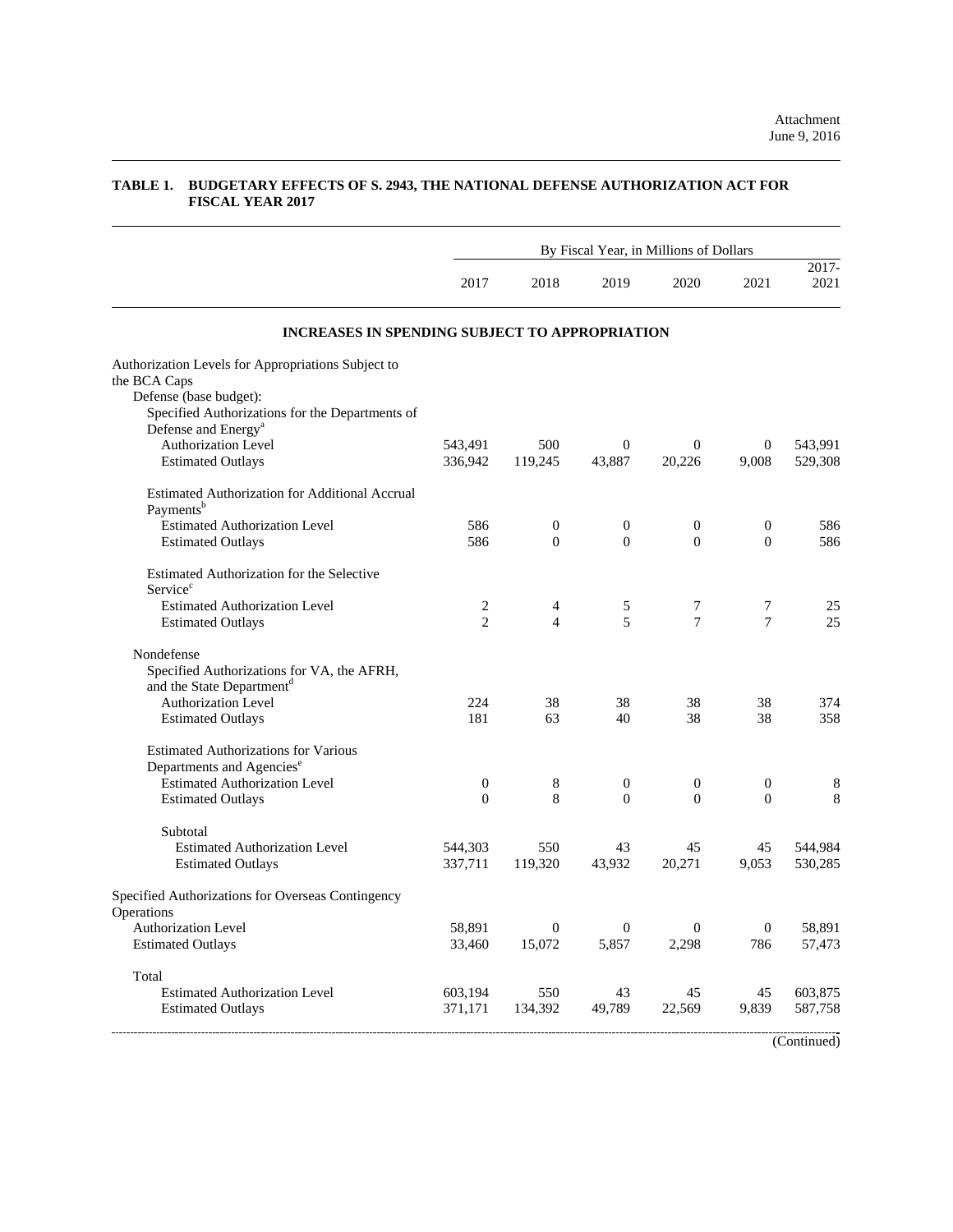## **TABLE 1. CONTINUED**

|                                                               |                                                  | By Fiscal Year, in Millions of Dollars |            |            |            |                  |  |  |  |  |  |
|---------------------------------------------------------------|--------------------------------------------------|----------------------------------------|------------|------------|------------|------------------|--|--|--|--|--|
|                                                               | 2017                                             | 2018                                   | 2019       | 2020       | 2021       | $2017 -$<br>2021 |  |  |  |  |  |
|                                                               | <b>INCREASES IN DIRECT SPENDING</b> <sup>f</sup> |                                        |            |            |            |                  |  |  |  |  |  |
| <b>Estimated Budget Authority</b><br><b>Estimated Outlays</b> | 1.187<br>260                                     | 454<br>664                             | 487<br>771 | 589<br>759 | 697<br>740 | 3,414<br>3,192   |  |  |  |  |  |

Notes: Except as discussed in footnotes b, c, and e below, the authorization levels in this table reflect amounts that would be specifically authorized by the bill. Some provisions in the bill also would affect the costs of defense programs in 2018 and future years; but the effects on costs in those years are not included above because specified authorizations in future NDAAs would cover funding for those activities.

 AFRH = Armed Forces Retirement Home; BCA = Budget Control Act; MERHCF = Medicare-Eligible Retirement Health Care Fund; NDAA = National Defense Authorization Act; VA = Department of Veterans Affairs.

Numbers may not add up to totals because of rounding.

- a. These authorizations reflect amounts that would be specifically authorized by the bill, including \$1.0 billion over the 2017- 2018 period (in section 882, for a new working capital fund), which CBO assumes would be appropriated in equal amounts over those two years.
- b. This authorization reflects CBO's estimate of the added cost of certain accrual payments to the MERHCF required under current law but not fully reflected in the amounts specifically authorized by section 421 of the bill.
- c. Section 591 would require women to register for a military draft, which would increase costs to the Selective Service System (a defense-related activity). Section 591 also would affect nondefense discretionary costs of the Pell Grant program (which are included under the heading "Estimated Authorizations for Various Departments and Agencies"), as well as associated direct spending costs (included under the heading of "Increases in Direct Spending").
- d. These amounts reflect specified amounts for an ongoing demonstration project within the Department of Veterans Affairs (section 1431: \$122 million in 2017); activities of the Armed Forces Retirement Home (section 1432: \$64 million in 2017) and for a grant program that would be administered by the State Department (section 1276). Authorized amounts for the grant program would total \$38 million in 2017 and \$150 million over the 2018-2021 period. An additional \$38 million that would be authorized for 2022 is not reflected in this table.
- e. This estimate reflects costs for the extension of certain benefits to federal civilian workers who perform official duties in a combat zone and are employed by departments and agencies other than the Department of Defense (section 1152, \$9 million), and the effects on programs in the Department of Education due to female registration in the Selective Service (section 591, savings of \$1 million).
- f. In addition to the changes in direct spending shown here (an increase of \$3.2 billion over the 2017-2021 period), S. 2943 would have effects beyond 2021. CBO estimates that over the 2017-2026 period, S. 2943 would increase outlays by \$10.9 billion (see Table 2).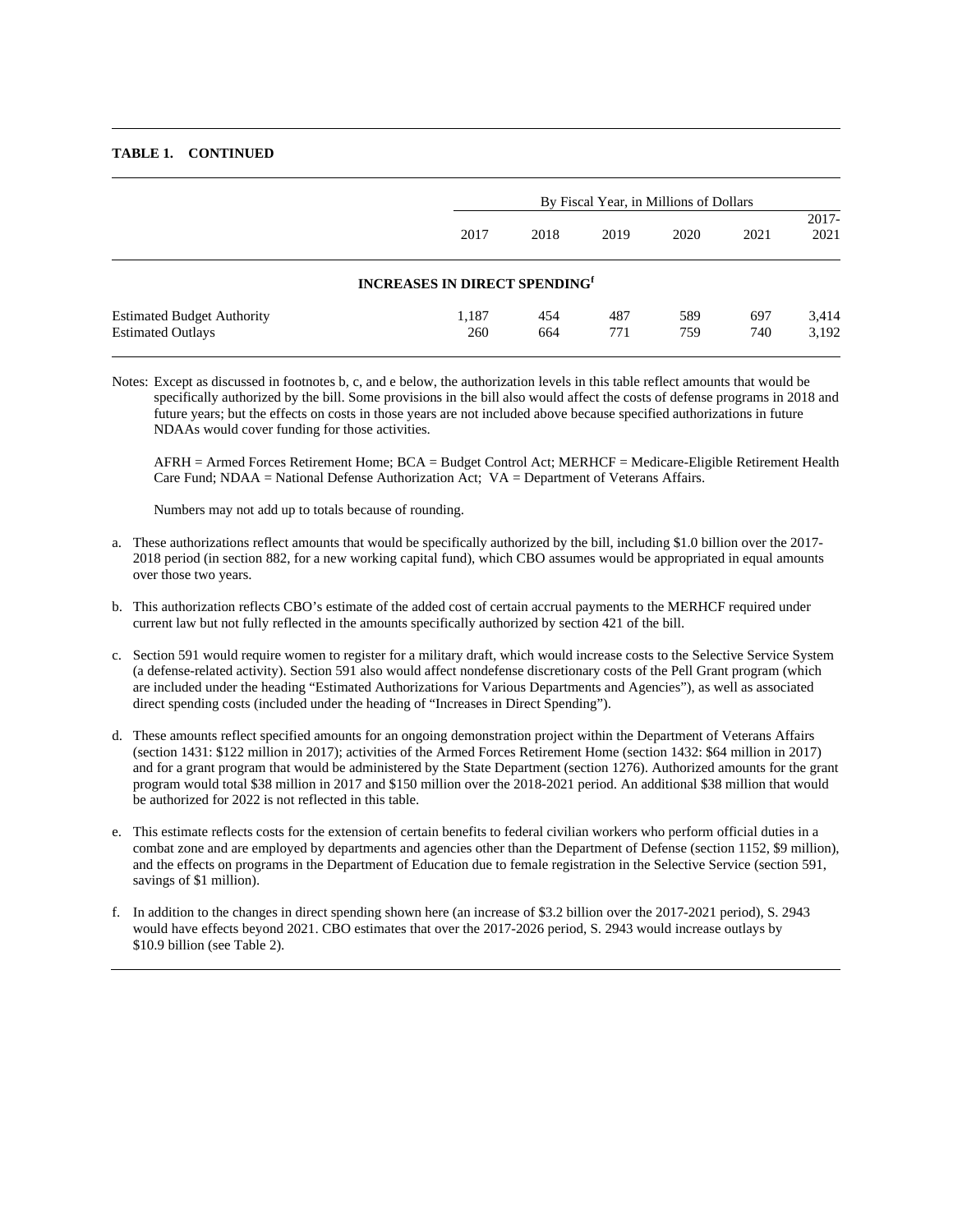|                                                                                                                  | By Fiscal Year, in Millions of Dollars |                                |                              |                              |                              |                        |                                                                                          |                                  |                              |                   |                                                  |                            |
|------------------------------------------------------------------------------------------------------------------|----------------------------------------|--------------------------------|------------------------------|------------------------------|------------------------------|------------------------|------------------------------------------------------------------------------------------|----------------------------------|------------------------------|-------------------|--------------------------------------------------|----------------------------|
|                                                                                                                  | 2017                                   | 2018                           | 2019                         | 2020                         | 2021                         | 2022                   | 2023                                                                                     | 2024                             | 2025                         | 2026              | 2017-<br>2021                                    | 2017-<br>2026              |
| Share-in-Savings Contracts <sup>a</sup><br><b>Estimated Budget Authority</b><br><b>Estimated Outlays</b>         | $\boldsymbol{0}$<br>$\overline{0}$     | 200<br>150                     | 400<br>350                   | 700<br>625                   | 900<br>850                   |                        | 1,200 1,400 1,700 2,000 2,300 2,200 10,800<br>1,125 1,350 1,625 1,925 2,225 1,975 10,225 |                                  |                              |                   |                                                  |                            |
| <b>TRICARE Pharmacy Benefit</b><br><b>Estimated Budget Authority</b><br><b>Estimated Outlays</b>                 | $-53$<br>$-43$                         | -121<br>$-107$                 | $-158$<br>$-151$             | $-351$<br>$-313$             | $-437$<br>$-419$             | $-483$<br>$-474$       | $-283$<br>$-324$                                                                         | -242<br>$-250$                   | -294<br>$-284$               |                   | $-319 - 1,120 - 2,741$<br>$-314 - 1,033 - 2,679$ |                            |
| <b>TRICARE Cost Sharing</b><br><b>Estimated Budget Authority</b><br><b>Estimated Outlays</b>                     | 0<br>$\overline{0}$                    | $-3$<br>$-3$                   | -4<br>$-4$                   | -4<br>$-4$                   | $-5$<br>$-5$                 | $-5$<br>$-5$           | -6<br>$-6$                                                                               | -5<br>$-5$                       | $-5$<br>$-5$                 | -6<br>$-6$        | -16<br>$-16$                                     | -43<br>$-43$               |
| <b>FEDVIP</b><br><b>Estimated Budget Authority</b><br><b>Estimated Outlays</b>                                   | 0<br>$\Omega$                          | $-1$<br>$-1$                   | $-1$<br>$-1$                 | $-1$<br>$-1$                 | $-2$<br>$-2$                 | $-2$<br>$-2$           | $-3$<br>$-3$                                                                             | $-3$<br>$-3$                     | -4<br>$-4$                   | -4<br>$-4$        | $-5$<br>$-5$                                     | $-21$<br>$-21$             |
| Other Changes to TRICARE<br><b>Estimated Budget Authority</b><br><b>Estimated Outlays</b>                        | $\ast$<br>$\ast$                       | 1<br>$\mathbf{1}$              | $\ast$<br>$\ast$             | ∗<br>*                       | ∗<br>$\ast$                  | 1<br>$\mathbf{1}$      | 2<br>$\overline{2}$                                                                      | 2<br>$\overline{2}$              | 3<br>3                       | 3<br>3            | 1<br>$\mathbf{1}$                                | 13<br>13                   |
| Special Survivor Indemnity Allowance<br><b>Estimated Budget Authority</b><br><b>Estimated Outlays</b>            | 0<br>$\Omega$                          | 240<br>220                     | 240<br>240                   | 240<br>240                   | 240<br>240                   | 240<br>240             | 250<br>250                                                                               | 250<br>250                       | 250<br>250                   | 250<br>250        |                                                  | 960 2,200<br>940 2,180     |
| <b>Combat Related Special Compensation</b><br><b>Estimated Budget Authority</b><br><b>Estimated Outlays</b>      | $\boldsymbol{0}$<br>$\Omega$           | $-1$<br>$-1$                   | $-3$<br>$-3$                 | -6<br>$-5$                   | $-8$<br>$-8$                 | -11<br>$-12$           | -14<br>$-14$                                                                             | -17<br>$-16$                     | $-20$<br>$-20$               | $-23$<br>$-23$    | -18<br>$-17$                                     | $-103$<br>$-102$           |
| Survivor Benefit Program Premiums<br><b>Estimated Budget Authority</b><br><b>Estimated Outlays</b>               | -4<br>$-4$                             | -4<br>$-4$                     | -4<br>$-4$                   | $-4$<br>$-4$                 | $-4$<br>$-4$                 | $-2$<br>$-2$           | $-2$<br>$-2$                                                                             | $-2$<br>$-2$                     | $-2$<br>$-2$                 | $-2$<br>$-2$      | $-20$<br>$-20$                                   | $-30$<br>$-30$             |
| Temporary Disability Retirement List<br><b>Estimated Budget Authority</b><br><b>Estimated Outlays</b>            | $\boldsymbol{0}$<br>$\overline{0}$     | $\mathbf{0}$<br>$\overline{0}$ | $\boldsymbol{0}$<br>$\Omega$ | -1<br>$-1$                   | $-1$<br>$-1$                 | -1<br>$-1$             | $-1$<br>$-1$                                                                             | -1<br>$-1$                       | $-2$<br>$-2$                 | $-2$<br>$-2$      | $-2$<br>$-2$                                     | $-9$<br>$-9$               |
| Senior Military Acquisition Advisors<br><b>Estimated Budget Authority</b><br><b>Estimated Outlays</b>            | *<br>∗                                 |                                | ∗                            | $\ast$                       | $-1$                         | $-1$<br>$-1$           | $-1$                                                                                     | $-1$                             | $-1$ $-1$ $-1$<br>$-1$       | $-1$<br>$-1$      | $-2$<br>$-2$                                     | -6<br>-6                   |
| Boards for Correction of Military<br>Records<br><b>Estimated Budget Authority</b><br><b>Estimated Outlays</b>    | $\mathbf{1}$<br>$\mathbf{1}$           | 1<br>$\mathbf{1}$              | 1<br>$\mathbf{1}$            | $\mathbf{1}$<br>$\mathbf{1}$ | $\mathbf{1}$<br>$\mathbf{1}$ | 1<br>$\mathbf{1}$      | 1<br>$\mathbf{1}$                                                                        | 1<br>$\mathbf{1}$                | $\mathbf{1}$<br>$\mathbf{1}$ | 1<br>$\mathbf{1}$ | 5<br>5                                           | 10<br>10                   |
| <b>Security Cooperation Enhancement</b><br>Fund<br><b>Estimated Budget Authority</b><br><b>Estimated Outlays</b> | 1,100<br>220                           | 100<br>350                     | $\boldsymbol{0}$<br>305      | $\boldsymbol{0}$<br>190      | $\boldsymbol{0}$<br>$70\,$   | $\boldsymbol{0}$<br>38 | $\boldsymbol{0}$<br>14                                                                   | $\boldsymbol{0}$<br>$\mathbf{1}$ | $\boldsymbol{0}$<br>$\ast$   | ∗                 |                                                  | 1,200 1,200<br>1,135 1,188 |

## **TABLE 2. ESTIMATED EFFECTS OF S. 2943 ON DIRECT SPENDING AND REVENUES**

(Continued)